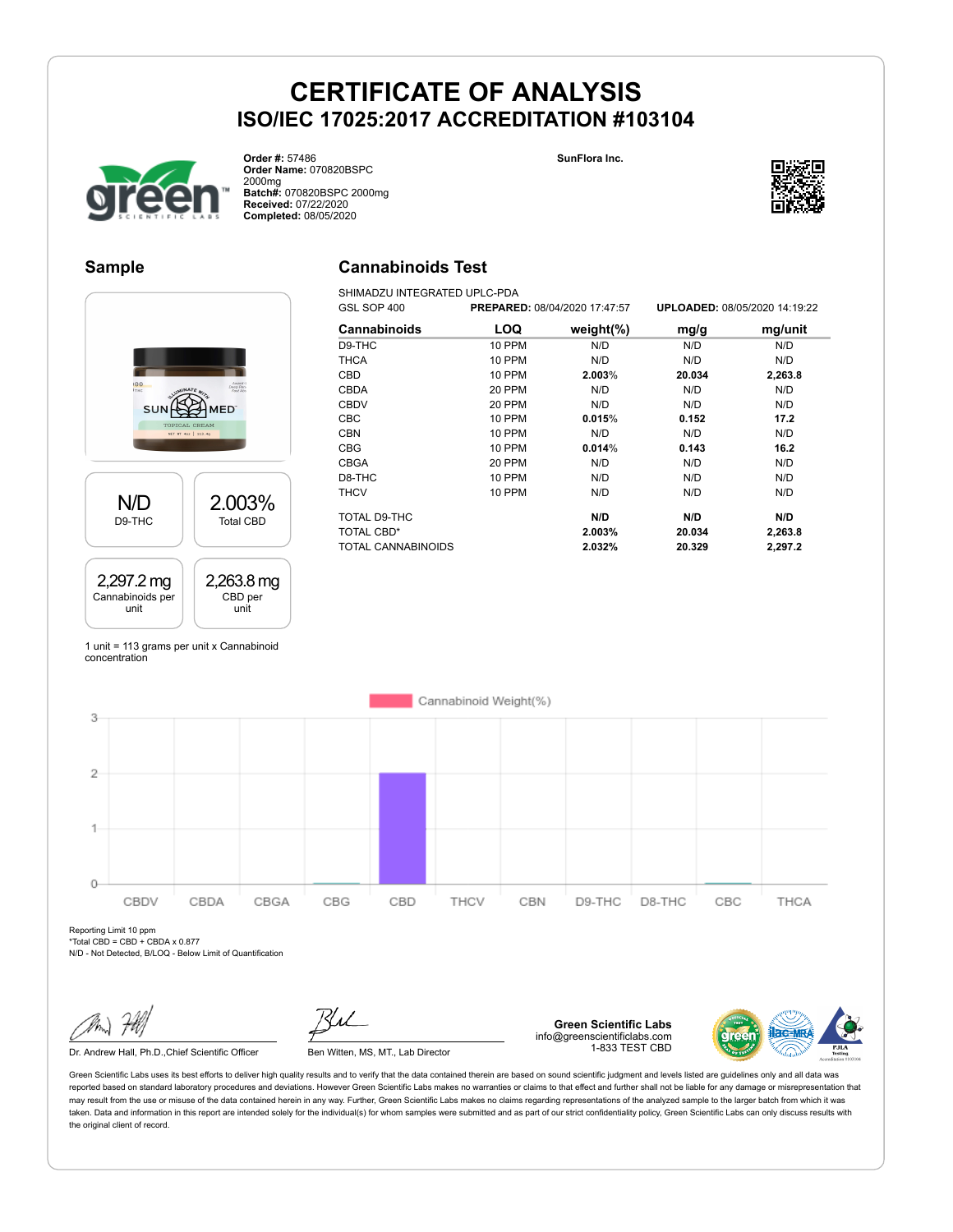

**Order #:** 57486 **Order Name:** 070820BSPC 2000mg **Batch#:** 070820BSPC 2000mg **Received:** 07/22/2020 **Completed:** 08/05/2020

**SunFlora Inc.**



### **TERPENES: TOTAL (0.071%)**

Headspace GCMS - Shimadzu GCMS QP2020 with HS20

| Results (%) |         | LOG (%) LOD (%) |
|-------------|---------|-----------------|
| B/LOQ       | 0.0067% | 0.0063%         |
| B/LOQ       | 0.0067% | 0.0063%         |
| 0.014%      | 0.0067% | 0.0063%         |
| 0.031%      | 0.0067% | 0.0063%         |
| 0.013%      | 0.0067% | 0.0063%         |
| 0.007%      | 0.0067% | 0.0063%         |
|             |         |                 |

GSL SOP 404 **Prepared:** 07/24/2020 19:04:01 **Uploaded:** 07/30/2020 10:45:40

#### **Terpenes Breakdown**



### **Top Terpenes Results:**



#### **Tested for but not present:**

CAMPHENE, BETA-MYRCENE, 3-CARENE, ALPHA-TERPINENE, TRANS-BETA-OCIMENE, P-CYMENE, CIS-BETA-OCIMENE, GAMMA.-TERPINENE, TERPINOLENE, ISOPULEGOL, GERANIOL, HUMULENE, CIS-NEROLIDOL, TRANS-NEROLIDOL, GUAIOL, CARYOPHYLLENE OXIDE, ALPHA-BISABOLOL

Dr. Andrew Hall, Ph.D.,Chief Scientific Officer Ben Witten, MS, MT., Lab Director

**Green Scientific Labs** info@greenscientificlabs.com 1-833 TEST CBD

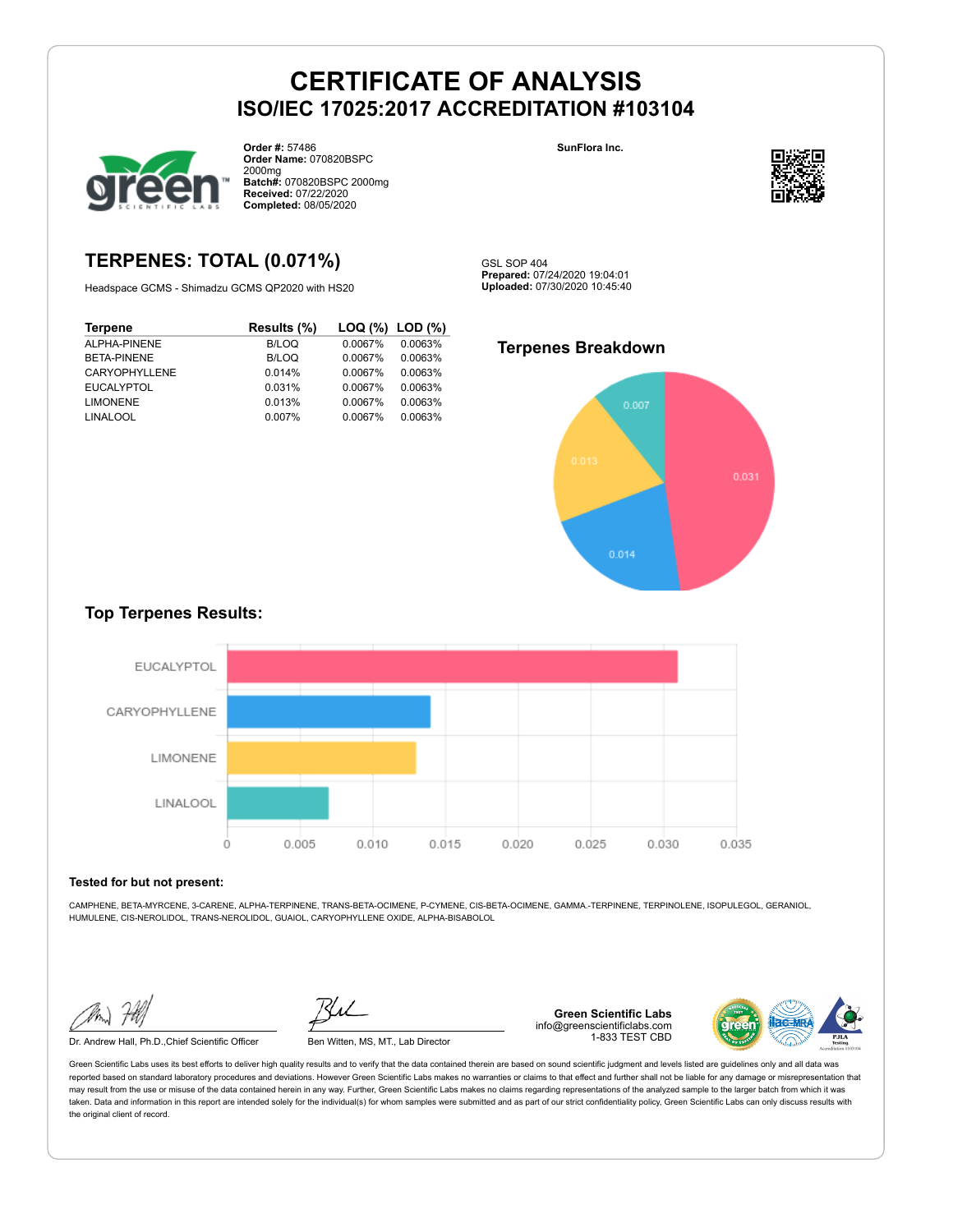

**Order #:** 57486 **Order Name:** 070820BSPC 2000mg **Batch#:** 070820BSPC 2000mg **Received:** 07/22/2020 **Completed:** 08/05/2020

**SunFlora Inc.**



**LOQ**

**LOD**

## **PESTICIDE ANALYSIS:**

GSL SOP 401 **PREPARED:** 07/24/2020 20:11:56 **UPLOADED:** 07/27/2020 13:51:45

GCMS-MS - Shimadzu GCMS-TQ8040

| Pesticide           | <b>Action Level</b><br>(ppm) | Results<br>(ppm) | LOQ<br>(ppm) | LOD<br>(ppm) |
|---------------------|------------------------------|------------------|--------------|--------------|
| CAPTAN              | 3.000                        | N/D              | 0.003        | 0.001        |
| CHLORDANE           | 0.100                        | N/D              | 0.003        | 0.001        |
| <b>CHLORFENAPYR</b> | 0.100                        | N/D              | 0.003        | 0.001        |
| <b>COUMAPHOS</b>    | 0.100                        | N/D              | 0.003        | 0.001        |

| Pesticide               | <b>Action Level Results LOQ LOD</b> |                   |       |       |
|-------------------------|-------------------------------------|-------------------|-------|-------|
|                         | (ppm)                               | (ppm) (ppm) (ppm) |       |       |
| CYFLUTHRIN              | 1.000                               | N/D.              | 0.003 | 0.001 |
| <b>CYPERMETHRIN</b>     | 1.000                               | N/D               | 0.003 | 0.001 |
| PENTACHLORONITROBENZENE | 0.200                               | N/D               | 0.003 | 0.001 |

LCMS-MS - Shimadzu LCMS-8060

| <b>Pesticide</b>     | <b>Action Level</b> | <b>Results</b> | LOQ   | LOD   |
|----------------------|---------------------|----------------|-------|-------|
|                      | (ppm)               | (ppm)          | (ppm) | (ppm) |
| <b>ABAMECTIN B1A</b> | 0.300               | N/D            | 0.005 | 0.001 |
| <b>ACEPHATE</b>      | 3.000               | N/D            | 0.001 | 0.001 |
| <b>ACEQUINOCYL</b>   | 2.000               | N/D            | 0.001 | 0.001 |
| <b>ACETAMIPRID</b>   | 3.000               | N/D            | 0.005 | 0.001 |
| <b>ALDICARB</b>      | 0.100               | N/D            | 0.005 | 0.001 |
| <b>AZOXYSTROBIN</b>  | 3.000               | N/D            | 0.001 | 0.001 |
| <b>BIFENAZATE</b>    | 3.000               | N/D            | 0.005 | 0.001 |
| <b>BIFENTHRIN</b>    | 0.500               | N/D            | 0.005 | 0.001 |
| <b>BOSCALID</b>      | 3.000               | N/D            | 0.005 | 0.001 |
| CARBARYL             | 0.500               | N/D            | 0.003 | 0.001 |
| <b>CARBOFURAN</b>    | 0.100               | N/D            | 0.001 | 0.001 |
| CHLORANTRANILIPROLE  | 3.000               | N/D            | 0.005 | 0.005 |
| <b>CHLORMEQUAT</b>   | 3.000               | N/D            | 0.025 | 0.025 |
| CHLORIDE             |                     |                |       |       |
| <b>CHLORPYRIFOS</b>  | 0.100               | N/D            | 0.001 | 0.001 |
| <b>CLOFENTEZINE</b>  | 0.500               | N/D            | 0.001 | 0.001 |
| <b>DAMINOZIDE</b>    | 0.100               | N/D            | 0.005 | 0.001 |
| <b>DIAZINON</b>      | 0.200               | N/D            | 0.001 | 0.001 |
| <b>DICHLORVOS</b>    | 0.100               | N/D            | 0.005 | 0.001 |
| <b>DIMETHOATE</b>    | 0.100               | N/D            | 0.001 | 0.001 |
| <b>DIMETHOMORPH</b>  | 3.000               | N/D            | 0.005 | 0.001 |
| <b>ETHOPROPHOS</b>   | 0.100               | N/D            | 0.001 | 0.001 |
| <b>ETOFENPROX</b>    | 0.100               | N/D            | 0.001 | 0.001 |
| <b>ETOXAZOLE</b>     | 1.500               | N/D            | 0.010 | 0.005 |
| <b>FENHEXAMID</b>    | 3.000               | N/D            | 0.005 | 0.001 |
| <b>FENOXYCARB</b>    | 0.100               | N/D            | 0.005 | 0.001 |
| <b>FENPYROXIMATE</b> | 2.000               | N/D            | 0.001 | 0.001 |
| <b>FIPRONIL</b>      | 0.100               | N/D            | 0.003 | 0.001 |
| <b>FLONICAMID</b>    | 2.000               | N/D            | 0.025 | 0.010 |
| <b>FLUDIOXONIL</b>   | 3.000               | N/D            | 0.003 | 0.001 |
| <b>HEXYTHIAZOX</b>   | 2.000               | N/D            | 0.005 | 0.001 |

| <b>Pesticide</b>       | <b>Action Level</b> | <b>Results</b> | LOQ   | <b>LOD</b> |
|------------------------|---------------------|----------------|-------|------------|
|                        | (ppm)               | (ppm)          | (ppm) | (ppm)      |
| <b>IMAZALIL</b>        | 0.100               | N/D            | 0.005 | 0.001      |
| <b>IMIDACLOPRID</b>    | 3.000               | N/D            | 0.005 | 0.001      |
| <b>KRESOXIM-METHYL</b> | 1.000               | N/D            | 0.010 | 0.005      |
| <b>MALATHION</b>       | 2.000               | N/D            | 0.005 | 0.001      |
| METALAXYL              | 3.000               | N/D            | 0.001 | 0.001      |
| <b>METHIOCARB</b>      | 0.100               | N/D            | 0.005 | 0.001      |
| <b>METHOMYL</b>        | 0.100               | N/D            | 0.001 | 0.001      |
| <b>MEVINPHOS</b>       | 0.100               | N/D            | 0.001 | 0.001      |
| <b>MYCLOBUTANIL</b>    | 3.000               | N/D            | 0.005 | 0.001      |
| <b>NALED</b>           | 0.500               | N/D            | 0.005 | 0.001      |
| OXAMYL                 | 0.500               | N/D            | 0.001 | 0.001      |
| PACLOBUTRAZOL          | 0.100               | N/D            | 0.005 | 0.001      |
| <b>PERMETHRINS</b>     | 1.000               | N/D            | 0.005 | 0.001      |
| PHOSMET                | 0.200               | N/D            | 0.005 | 0.001      |
| <b>PIPERONYL</b>       |                     |                | 0.001 |            |
| <b>BUTOXIDE</b>        | 3.000               | N/D            |       | 0.001      |
| <b>PRALLETHRIN</b>     | 0.400               | N/D            | 0.005 | 0.005      |
| <b>PROPICONAZOLE</b>   | 1.000               | N/D            | 0.010 | 0.005      |
| <b>PROPOXUR</b>        | 0.100               | N/D            | 0.001 | 0.001      |
| <b>PYRETHRINS</b>      |                     | N/D            | 0.005 | 0.005      |
| (PYRETHRIN I)          | 1.000               |                |       |            |
| <b>PYRIDABEN</b>       | 3.000               | N/D            | 0.005 | 0.001      |
| <b>SPINETORAM</b>      | 3.000               | N/D            | 0.001 | 0.001      |
| <b>SPINOSAD</b>        | 3.000               | N/D            | 0.001 | 0.001      |
| <b>SPIROMESIFEN</b>    | 3.000               | N/D            | 0.005 | 0.001      |
| <b>SPIROTETRAMAT</b>   | 3.000               | N/D            | 0.001 | 0.001      |
| SPIROXAMINE            | 0.100               | N/D            | 0.001 | 0.001      |
| <b>TEBUCONAZOLE</b>    | 1.000               | N/D            | 0.005 | 0.001      |
| <b>THIACLOPRID</b>     | 0.100               | N/D            | 0.001 | 0.001      |
| <b>THIAMETHOXAM</b>    | 1.000               | N/D            | 0.001 | 0.001      |

TRIFLOXYSTROBIN 3.000 N/D 0.001 0.001

 $N/D = N$ ot Detected, A/LOQ = Above LOQ Level, B/LOQ = Below LOQ Level, B/LOD = Below LOD Level

Dr. Andrew Hall, Ph.D., Chief Scientific Officer Ben Witten, MS, MT., Lab Director

**Green Scientific Labs** info@greenscientificlabs.com 1-833 TEST CBD

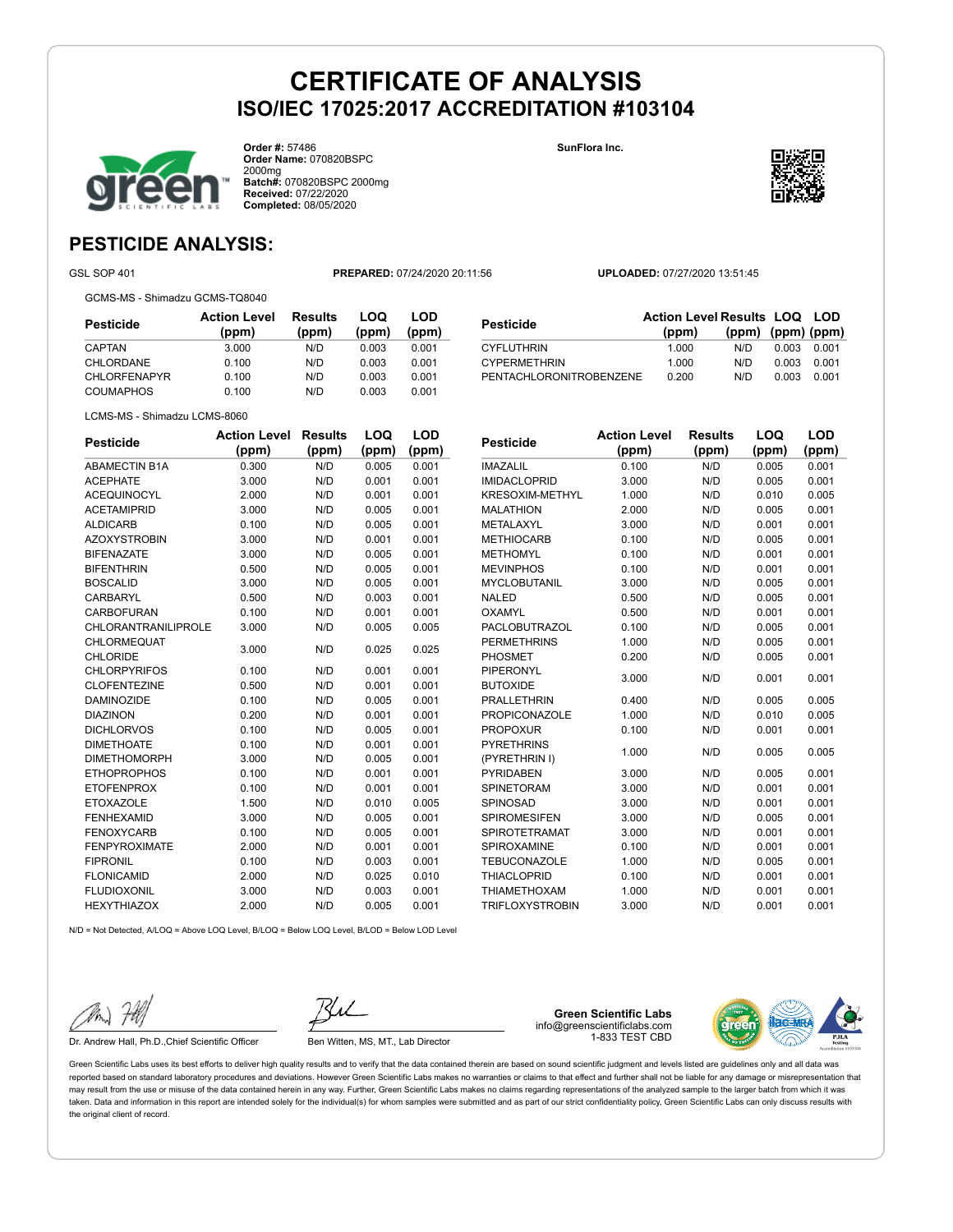

**Order #:** 57486 **Order Name:** 070820BSPC 2000mg **Batch#:** 070820BSPC 2000mg **Received:** 07/22/2020 **Completed:** 08/05/2020

**SunFlora Inc.**



### **RESIDUAL SOLVENTS:**

Headspace GCMS - Shimadzu GCMS QP2020 with HS20

GSL SOP 405 **Prepared:** 07/31/2020 19:29:09 **Uploaded:** 08/03/2020 12:27:13

| <b>Residual Solvent</b>  | <b>Action Level (ppm)</b> | Results (ppm) | $LOQ$ (ppm) | LOD (ppm) |
|--------------------------|---------------------------|---------------|-------------|-----------|
| 1,1-DICHLOROETHENE       | 8                         | N/D           | 0.63        | 0.63      |
| 1,2- DICHLOROETHANE      | $\overline{2}$            | N/D           | 0.12        | 0.02      |
| <b>ACETONE</b>           | 5,000                     | N/D           | 140         | 20        |
| <b>ACETONITRILE</b>      | 410                       | N/D           | 25          | 1         |
| <b>BENZENE</b>           |                           | N/D           |             | 0.5       |
| <b>BUTANE</b>            | 5,000                     | N/D           | 50          | 10        |
| <b>CHLOROFORM</b>        |                           | N/D           |             | 0.5       |
| CIS 1,2-DICHLOROETHENE   | 5                         | N/D           | 0.73        | 0.18      |
| <b>ETHANOL</b>           | 5,000                     | N/D           | 140         | 20        |
| ETHYL ACETATE            | 5,000                     | N/D           | 140         | 20        |
| ETHYL ETHER              | 5,000                     | N/D           | 140         | 20        |
| ETHYLENE OXIDE           |                           | N/D           | $\Omega$    | 0         |
| <b>ISOPROPYL ALCOHOL</b> | 5,000                     | N/D           | 140         | 20        |
| <b>METHANOL</b>          | 3,000                     | N/D           | 100         | 20        |
| METHYLENE CHLORIDE       | 125                       | N/D           | 0.15        | 0.15      |
| N-HEPTANE                | 5,000                     | N/D           | 140         | 20        |
| N-HEXANE                 | 290                       | N/D           | 18          | 10        |
| <b>PENTANE</b>           | 5,000                     | N/D           | 140         | 20        |
| <b>PROPANE</b>           | 5,000                     | N/D           | 20          |           |
| <b>TOLUENE</b>           | 890                       | N/D           | 53          |           |
| TRANS 1,2-DICHLOROETHENE | 5                         | N/D           | 0.73        | 0.18      |
| <b>TRICHLOROETHENE</b>   |                           | N/D           |             | 0.5       |
| <b>XYLENES</b>           | 150                       | N/D           | 130         | 20        |

Dr. Andrew Hall, Ph.D., Chief Scientific Officer Ben Witten, MS, MT., Lab Director

**Green Scientific Labs** info@greenscientificlabs.com 1-833 TEST CBD

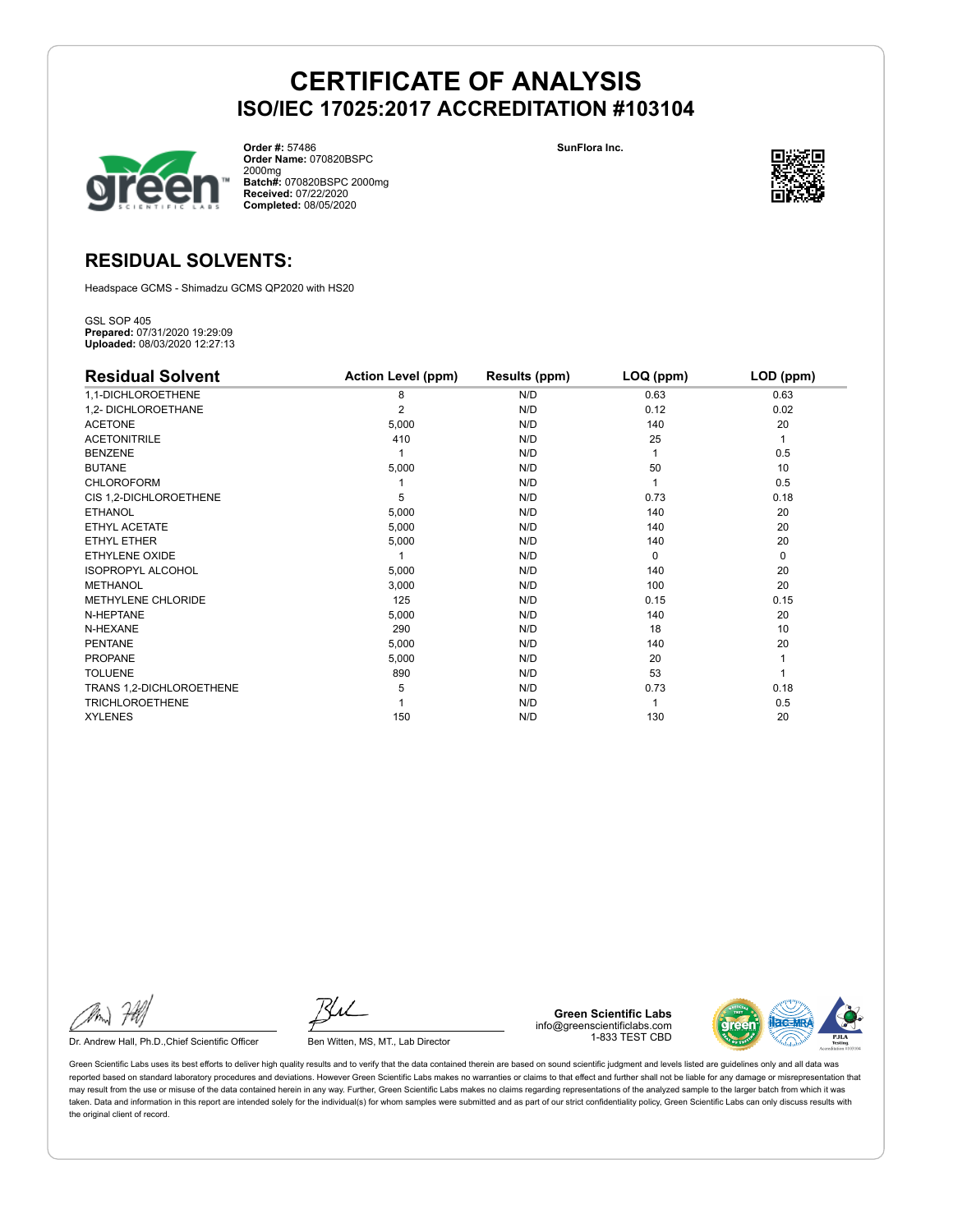

**Order #:** 57486 **Order Name:** 070820BSPC 2000mg **Batch#:** 070820BSPC 2000mg **Received:** 07/22/2020 **Completed:** 08/05/2020

**SunFlora Inc.**

**Microbial Analysis** GSL SOP 406 **Uploaded:** 07/29/2020 17:32:47



### **Microbial Analysis:**

PCR - Agilent AriaMX

### **MICROBIAL ANALYSIS:**

PCR - Agilent AriaMX

| <b>Test</b>          | <b>SOP</b> | <b>Test Method</b> | <b>Device Used</b> | <b>LOD</b>                          | <b>Allowable</b><br><b>Criteria</b> | <b>Actual Result Pass/Fail</b> |             |
|----------------------|------------|--------------------|--------------------|-------------------------------------|-------------------------------------|--------------------------------|-------------|
| TOTAL YEAST AND MOLD | 406.01     | USP 61/62+         | <b>ARIAMX PCR</b>  | CFU/G BY<br><b>SAMPLE</b><br>TYPE** | 10,000 CFU/G                        | NOT DETECTED                   | <b>PASS</b> |
| STEC E. COLI*        | 406.01     | USP 61/62+         | <b>ARIAMX PCR</b>  | 1 CFU/G**                           | DETECT/NOT<br><b>DETECTED</b>       | NOT DETECTED                   | <b>PASS</b> |
| PATHOGENIC E. COLI   | 406.01     | USP 61/62+         | <b>ARIAMX PCR</b>  | 1 CFU/G**                           | DETECT/NOT<br><b>DETECTED</b>       | NOT DETECTED                   | <b>PASS</b> |
| SALMONELLA*          | 406.01     | USP 61/62+         | <b>ARIAMX PCR</b>  | 1 CFU/G**                           | DETECT/NOT<br><b>DETECTED</b>       | NOT DETECTED                   | <b>PASS</b> |

† USP 61 (enumeration of bacteria TAC, TYM, and ENT/Coliform), USP 62 (identifying specific species E.coli Aspergillus etc)

STEC and Salmonella run as Multiplex

\*\* CFU/g Calculation based on MIP/Extract matrix

\*\*\* Flavus = 2 Copies of DNA / Fumigatis = 2 Copies of DNA Niger = 20 Copies of DNA / Terrus = 10 copies of DNA

Dr. Andrew Hall, Ph.D., Chief Scientific Officer Ben Witten, MS, MT., Lab Director

**Green Scientific Labs** info@greenscientificlabs.com 1-833 TEST CBD